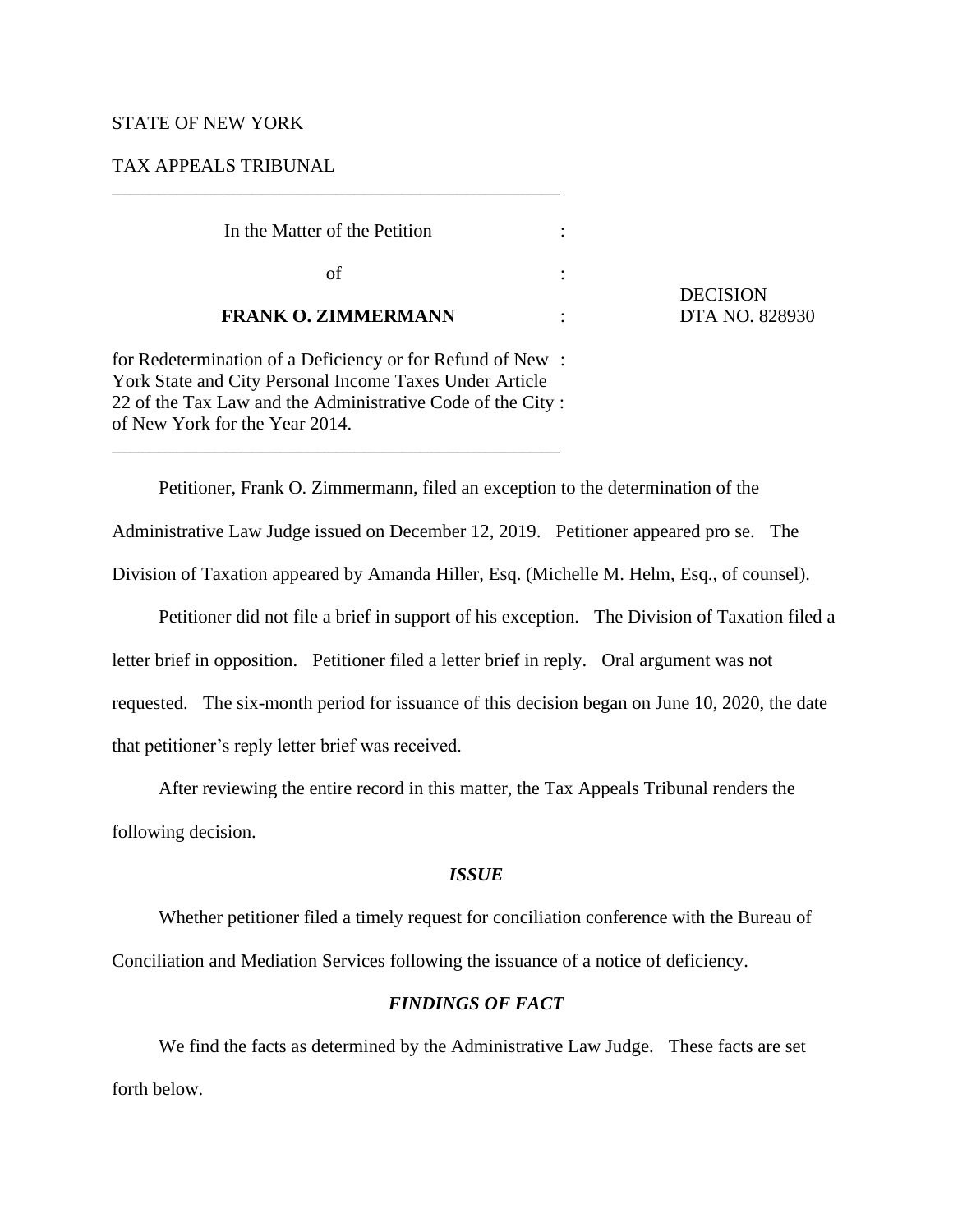1. The subject of present matter is the timeliness of petitioner's protest of a notice of deficiency, dated November 30, 2017, and bearing assessment identification number L-046612508 (notice). The notice is addressed to petitioner, Frank O. Zimmermann, at an address in Brooklyn, New York.

2. Petitioner filed a request for conciliation conference with the Division of Taxation's (Division) Bureau of Conciliation and Mediation Services (BCMS) in protest of the notice. The request was faxed by petitioner to BCMS on July 11, 2018.

3. On August 3, 2018, BCMS issued a conciliation order dismissing request (conciliation order) to petitioner. The conciliation order determined that petitioner's protest of the notice was untimely and stated, in part:

"The Tax Law requires that a request be filed within 90 days from the date of the statutory notice. Since the notice(s) was issued on November 30, 2017, but the request was not faxed until July 11, 2018, or in excess of 90 days, the request is late filed."

4. Petitioner filed a petition with the Division of Tax Appeals in protest of the conciliation order on October 9, 2018. In his petition, petitioner states that he faxed a request for conciliation conference to BCMS on May 8, 2018 and that, after receiving a tax warrant, dated June 21, 2018, for the notice, he re-faxed the request for conciliation conference on July 11, 2018. Petitioner did not present any evidence substantiating his allegation that he faxed a request for conciliation conference to BCMS on May 8, 2018, or any other date prior to July 11, 2018.

5. On December 19, 2018, the Division filed its answer to the petition affirmatively alleging, among other things, that a notice of deficiency was issued to petitioner on November 30, 2017; that BCMS received a request for conciliation conference on July 11, 2018, more than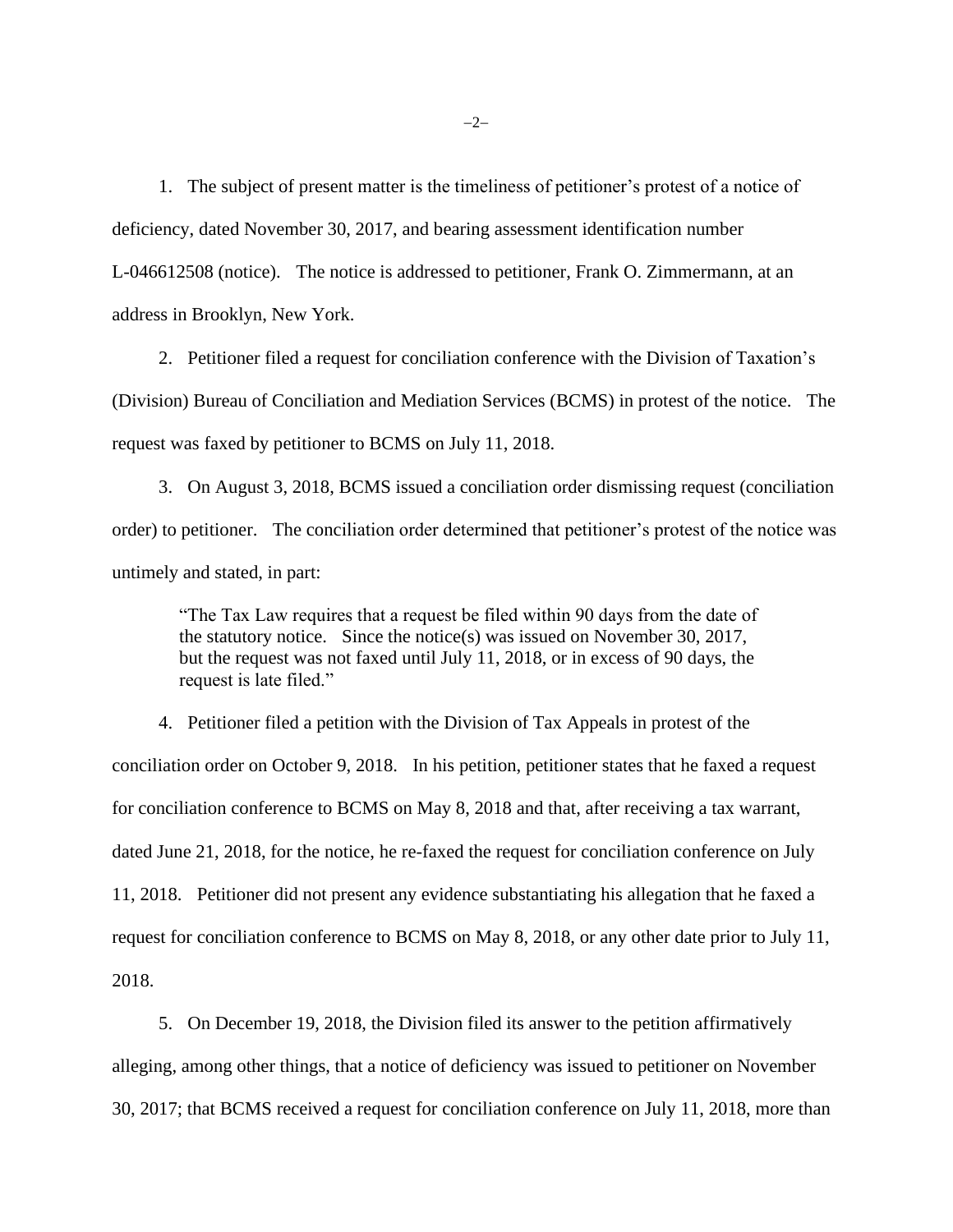90 days after the notice was issued; and that the Division of Tax Appeals lacks jurisdiction to review the merits of the late-filed petition.

6. On February 21, 2019, the Division filed a motion seeking an order dismissing the petition or, in the alternative, granting summary determination pursuant to 20 NYCRR 3000.5, 3000.9 (a) (1) (i) and 3000.9 (b) on the ground that the petition was untimely. Petitioner, appearing pro se, responded by letter brief dated March 26, 2019. By order dated June 20, 2019, the Division's motion to dismiss the petition or for summary determination was denied without prejudice.

7. The Division brought a subsequent motion for summary determination on July 3, 2019. To show proof of proper mailing of the notice on this second motion, the Division provided the following with its motion papers: (i) an affidavit, dated November 30, 2018, of Deena Picard, a Data Processing Fiscal Systems Auditor 3 and Acting Director of the Division's Management Analysis and Project Services Bureau (MAPS); (ii) a "Certified Record for DTF-962-F-E - Not of Def Follow Up DTF-963-F-E - Not of Def Follow Up" (CMR) postmarked November 30, 2017; (iii) an affidavit, dated November 30, 2018, of Fred Ramundo, a supervisor in the Division's mail room; (iv) an affidavit, dated June 28, 2019, of Mark Ruddy, business service network representative in the Albany District of the United States Postal Service (USPS); (v) a copy of the November 30, 2017, notice with the associated mailing cover sheet; (vi) a copy of petitioner's request for conciliation conference, faxed to BCMS on July 11, 2018; and (vii) a copy of petitioner's 2016 form IT-201, New York State resident income tax return, filed on May 30, 2017, which lists the same Brooklyn, New York, address for petitioner as that listed on the

−3−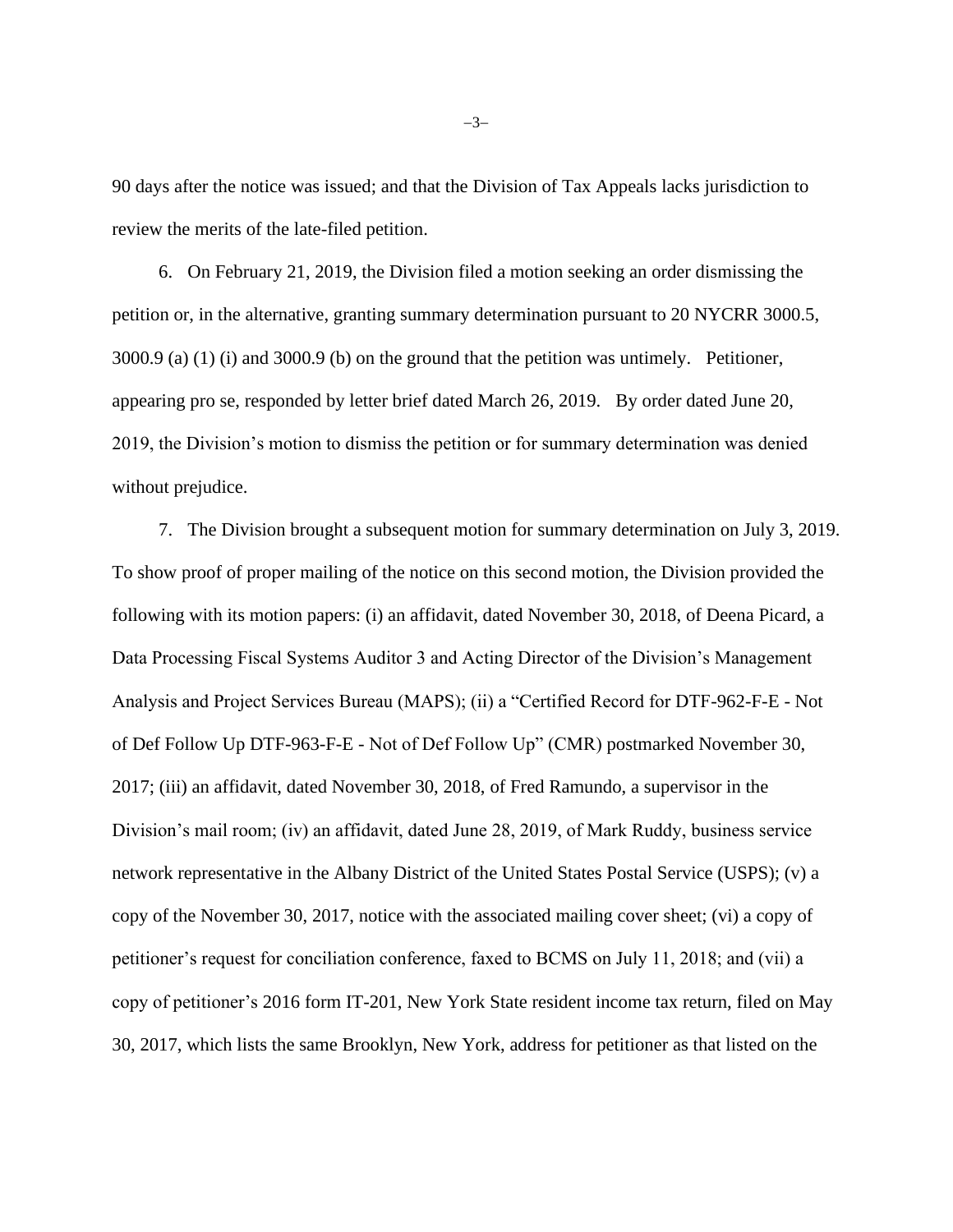notice, the request for conciliation conference and the petition. The 2016 income tax return was the last return filed with the Division by petitioner before the notice was issued.

8. The affidavit of Deena Picard, who has been in her current position since May 2017, and was previously a Data Processing Fiscal Systems Auditor 3 since February 2006, sets forth the Division's general practice and procedure for processing statutory notices. Ms. Picard is the Acting Director of MAPS, which is responsible for the receipt and storage of CMRs and is familiar with the Division's Case and Resource Tracking System (CARTS) and the Division's past and present procedures as they relate to statutory notices. Statutory notices are generated from CARTS and are predated with the anticipated date of mailing (the "run" date) in the upper left margin. Each page of the CMR lists a run date that is approximately 10 days in advance of the anticipated date of mailing. Following the Division's general practice, this date was manually changed on the first and last pages of the CMR in the present case to the actual mailing date of "11/30/17." In addition, as described by Ms. Picard, generally all pages of the CMR are banded together when the documents are delivered into possession of the USPS and remain so when returned to the Division. The pages of the CMR stay banded together unless otherwise ordered. The page numbers of the CMR run consecutively, starting with "PAGE: 1," and are noted in the upper right corner of each page.

9. All notices are assigned a certified control number. The certified control number of each notice is listed on a separate one-page mailing cover sheet, which also bears a bar code, the mailing address and the Departmental return address on the front, and taxpayer assistance information on the back. The certified control number is also listed on the CMR under the heading entitled "Certified No." The CMR lists each notice in the order the notices are generated in the batch. The assessment numbers are listed under the heading "Reference No."

−4−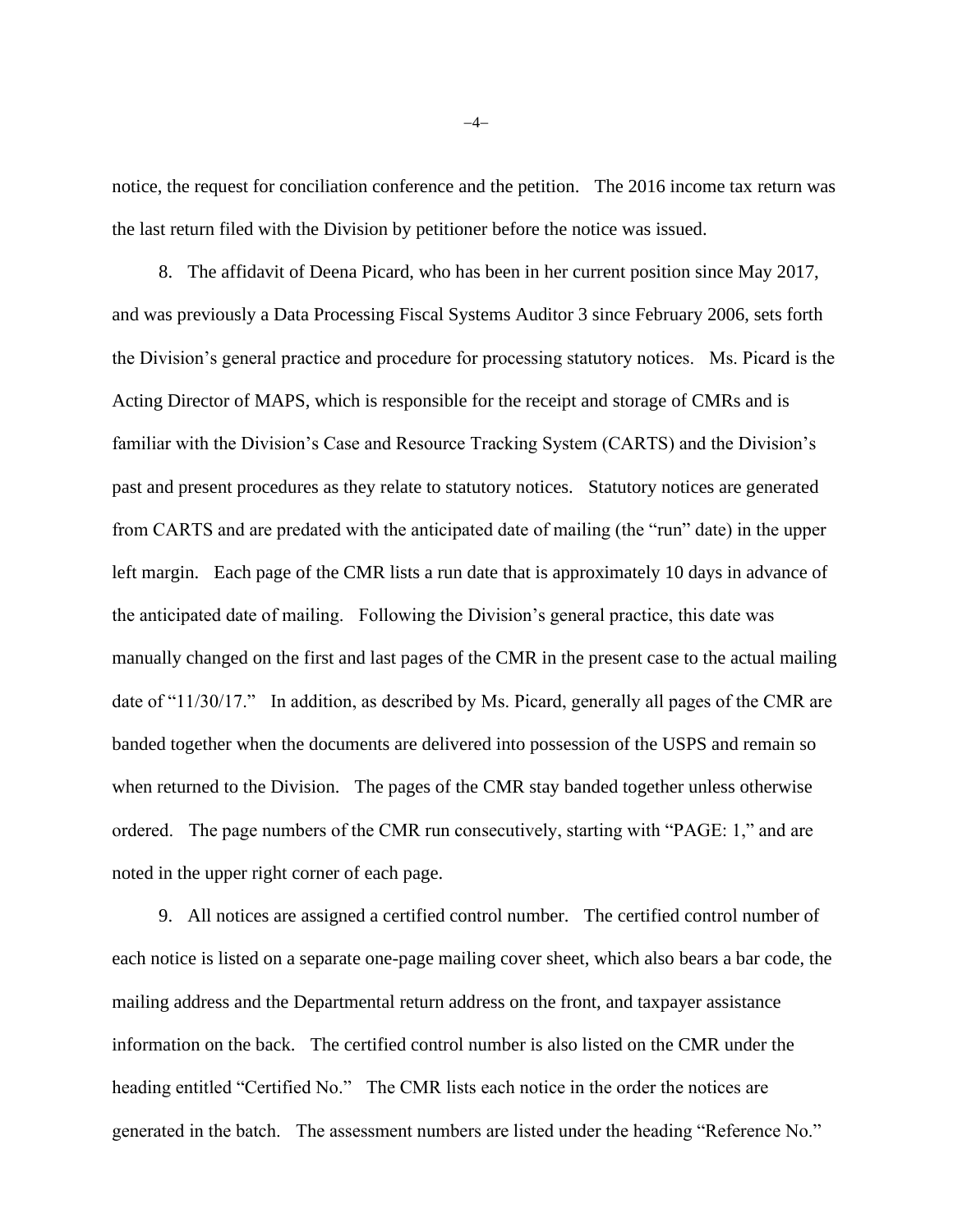The names and addresses of the recipients are listed under "Name of Addressee, Street, and PO Address."

10. The CMR in the present matter consists of 343 pages and lists 5,034 certified control numbers along with corresponding assessment numbers, names and addresses. Each page of the CMR includes 12 to 15 such entries, with the exception of page 343, which includes 7 entries. Ms. Picard notes that the copy of the CMR that is attached to her affidavit has been redacted to preserve the confidentiality of information relating to taxpayers who are not involved in this proceeding.

11. Except as noted, each page of the CMR bears a USPS postmark of "GMF Albany NY 12212," with a date of November 30, 2017. Pages 1, 2 and 4 bear the aforesaid postmark, along with a second postmark of "Albany GMF 12288," also with a November 30, 2017 date. Page 3 bears only a postmark of "Albany GMF 12288," with a November 30, 2017 date. The page numbers shown on the right margin of the first four pages of the CMR are consistent with the rest of the CMR and the first four pages show the same "run" date on the upper left margin as the rest of the CMR.

12. A USPS representative wrote the number "5034" on page 343 next to the heading "Total Pieces and Amounts" and initialed page 343.

13. Page 130 of the CMR indicates that a notice with certified control number 7104 1002 9735 3985 7805 and reference number L-046612508 was mailed to petitioner at the Brooklyn, New York, address listed on the notice. The corresponding mailing cover sheet, attached to the Picard affidavit as exhibit "B," bears this same certified control number and petitioner's name and address as noted.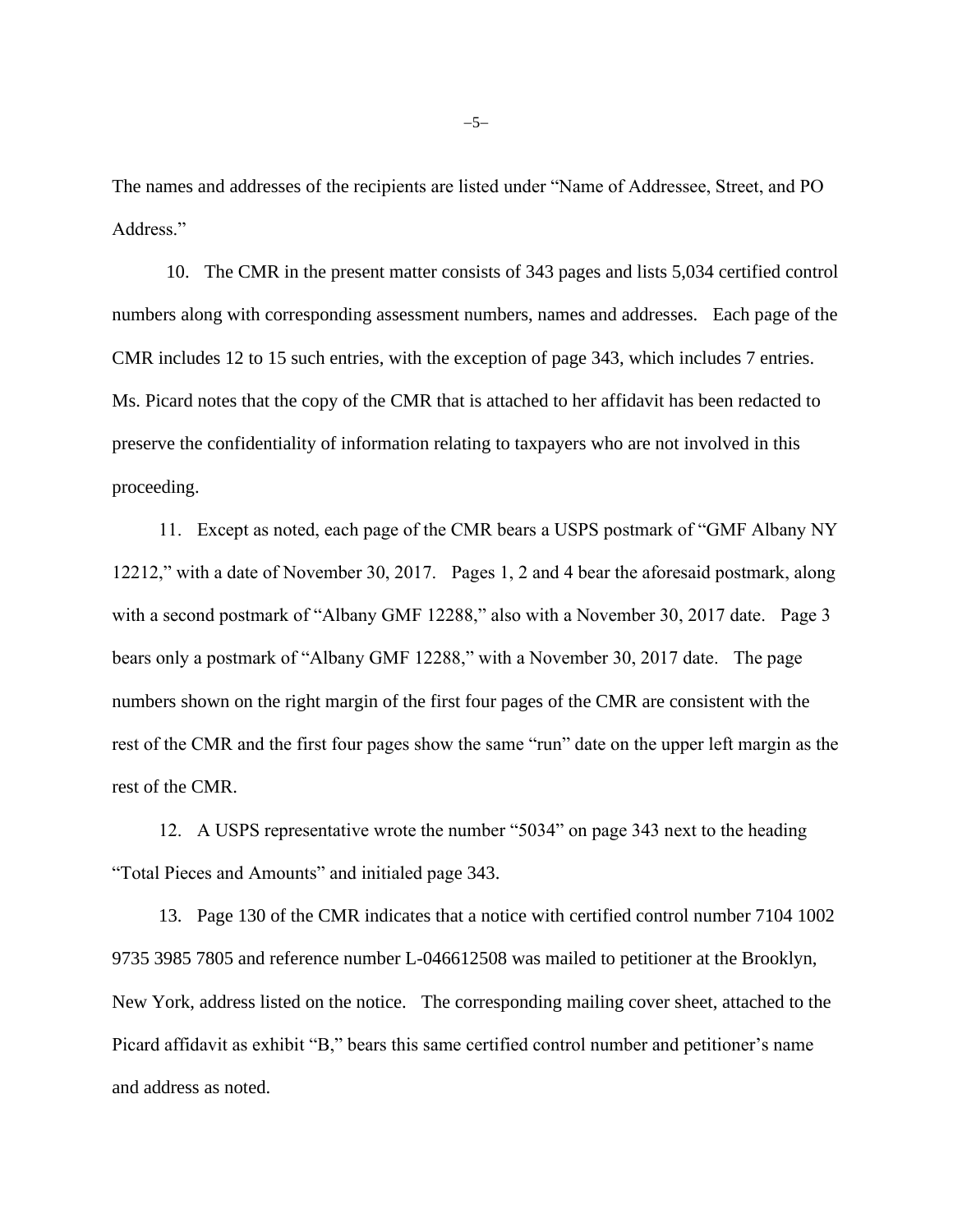14. The affidavit of Fred Ramundo describes the general operations and procedures of the Division's mail room. Mr. Ramundo has been in his position since 2013 and, as a result, is familiar with the practices of the mail room with regard to statutory notices. The mail room receives the notices and places them in an "Outgoing Certified Mail" area. Mr. Ramundo confirms that a mailing cover sheet precedes each notice. A staff member receives the notices and mailing cover sheets and operates a machine that puts each notice and mailing cover sheet into a windowed envelope. Staff members then weigh, seal and place postage on each envelope. The first and last pieces of mail are checked against the information on the CMR. A clerk then performs a random review of up to 30 pieces listed on the CMR, by checking those envelopes against the information listed on the CMR. A staff member then delivers the envelopes and the CMR to one of the various USPS branches located in the Albany, New York, area. A USPS employee affixes a postmark and also places his or her initials or signature on the CMR, indicating receipt by the post office. The mail room further requests that the USPS either circle the total number of pieces received or indicate the total number of pieces received by writing the number on the CMR. According to Mr. Ramundo, the affixation of the USPS postmark on each page of the CMR and the USPS employee's writing "5034" on the last page of the CMR, and the employee's initialing of that page indicate that all of the 5,034 articles of mail listed on the CMR, including the article addressed to petitioner, were received by the USPS for mailing on November 30, 2017.

15. According to both the Picard and Ramundo affidavits, a copy of the notice was mailed to petitioner on November 30, 2017, as claimed.

−6−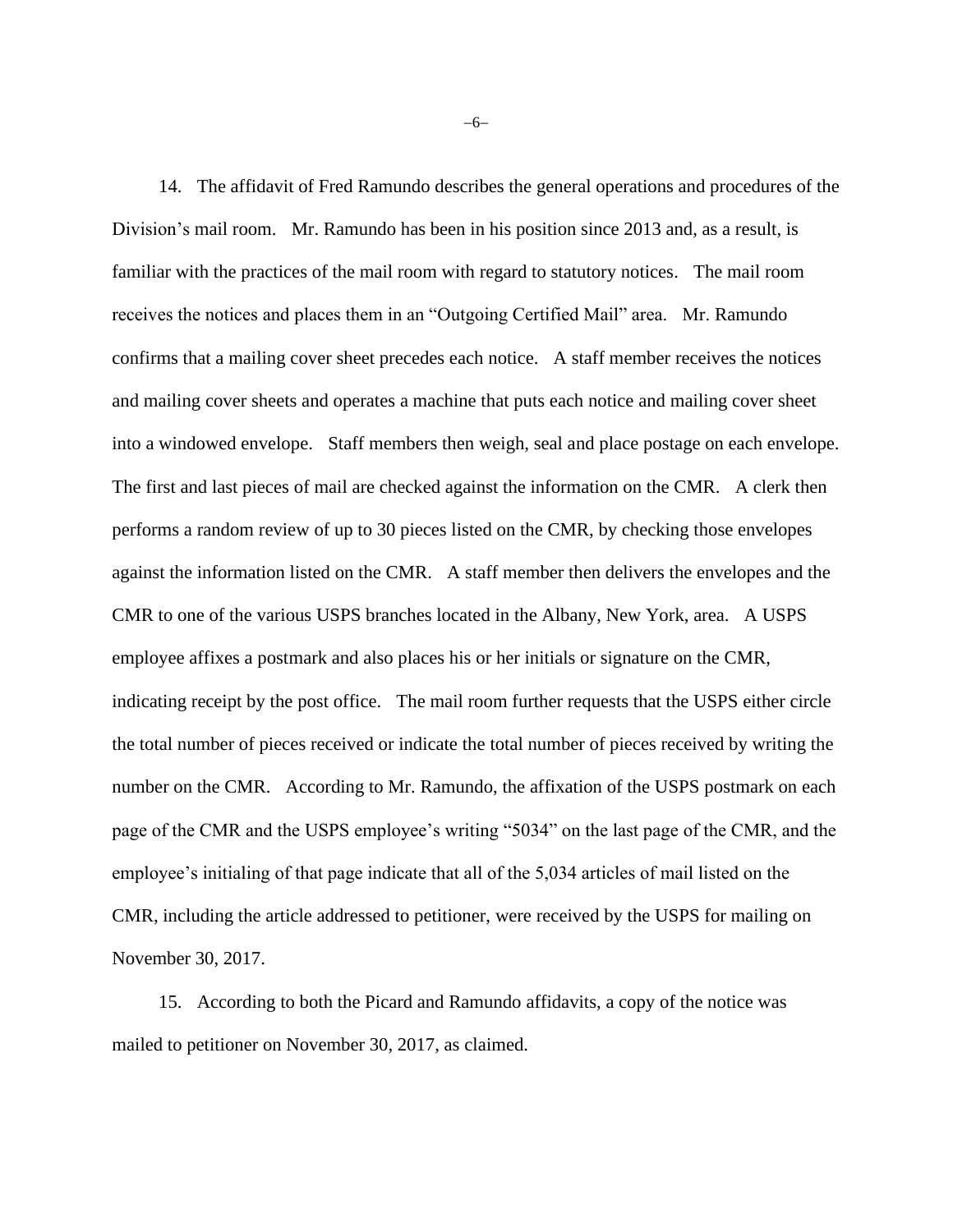16. Mr. Ruddy's affidavit seeks to explain the discrepancy in the postmarks on the first four pages of the CMR (*see* finding of fact 11). His affidavit notes that he has worked at the United States postal processing center located at 30 Old Karner Road, Albany, NY 12288 for the last four years. According to the affidavit, the 30 Old Karner Road facility is a "general mail facility" (GMF). It is the only GMF in the entire Albany area. The facility has two sections under one roof, a processing center, and the carrier section and retail front counter. Each section has its own designation zip code to delineate the individual sections within the same building. The retail front counter has a designation zip code of 12212, while the processing section has a designation zip code of 12288. Each section has its own date stamp with the corresponding designation zip code, but both stamps contain the letters "GMF Albany" or "Albany GMF" because they are both part of the same GMF. The postal clerks are required to stamp each piece of mail with a legible postmark that indicates the date received and location of the mail facility. But "late in 2017," some of the stamps were becoming worn out so new stamps were on order. In the interim, since the postmark imprint must be legible, "it was necessary for postal clerks to borrow or interchange the stamps for their postmarking activities during this time so they used both stamps bearing 12212 and 12288 to get the postmarks finalized." The affidavit further explains that, given that the CMR in this case was processed during the holiday season, when the mail flow at the facility is much greater, the facility did not have enough of the 12288 processing stamps, so the retail stamps bearing the zip code 12212 were also used to stamp incoming mail. The affidavit concludes as follows:

"Whether the stamp bore the zip code 12212 or 12288 it meant it was received at the same GMF in Albany NY. The zip codes 12212 and 12288 are not used at any other facility other than at the one GMF in Albany New York. Since both stamps are from the same GMF, the stamps were used interchangeably as either

−7−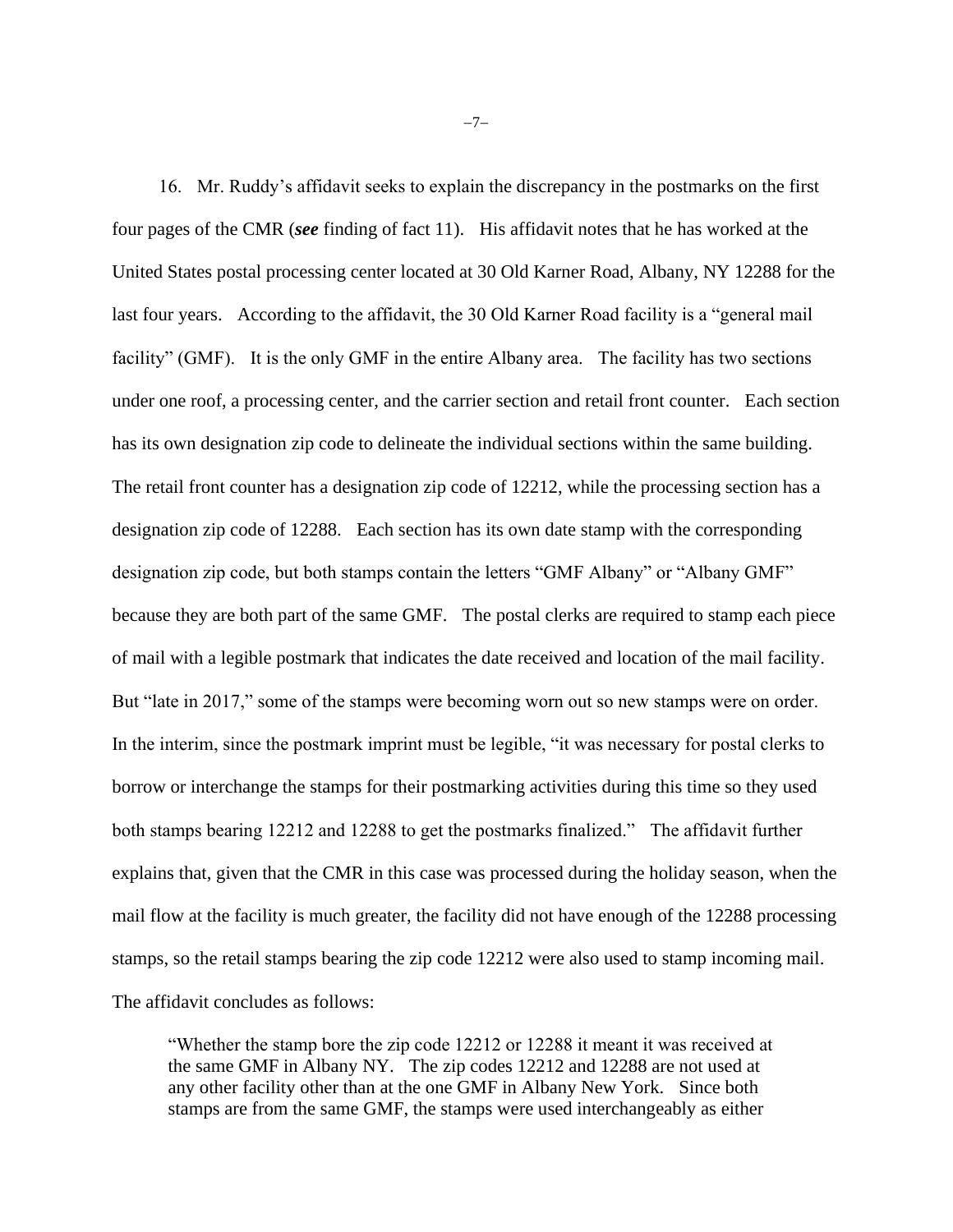stamp indicates that mail was received at the same GMF located at 30 Old Karner Road in Albany, New York on the date indicated on the stamp."

### *THE DETERMINATION OF THE ADMINISTRATIVE LAW JUDGE*

The Administrative Law Judge found that the Division of Tax Appeals has jurisdiction over the petition because it was filed within 90 days of the date of the conciliation order and, accordingly, he determined that a motion for summary determination under section 3000.9 (b) of the Rules of Practice and Procedure of the Tax Appeals Tribunal was the proper vehicle to consider the issue of whether petitioner timely filed his request for conciliation conference. The Administrative Law Judge then noted that the proponent of a motion for summary determination must make a prima facie showing of entitlement to judgment as a matter of law and that the opponent of such a motion must produce evidentiary proof in admissible form demonstrating material questions of fact requiring a trial.

Next, the Administrative Law Judge observed that there is a 90-day statutory time limit to file a petition for hearing or request for conciliation conference following the issuance of a notice of deficiency and that the Division of Tax Appeals lacks jurisdiction to consider the merits of a protest filed beyond the 90-day statutory limit. The Administrative Law Judge observed that where the timeliness of a request for conciliation conference or petition is at issue, the initial inquiry is whether the Division has carried its burden of demonstrating the fact and date of mailing of the notice to petitioner's last known address. The Administrative Law Judge found that, in order to do so, the Division must show proof of a standard mailing procedure and that its procedure was followed in this specific case.

−8−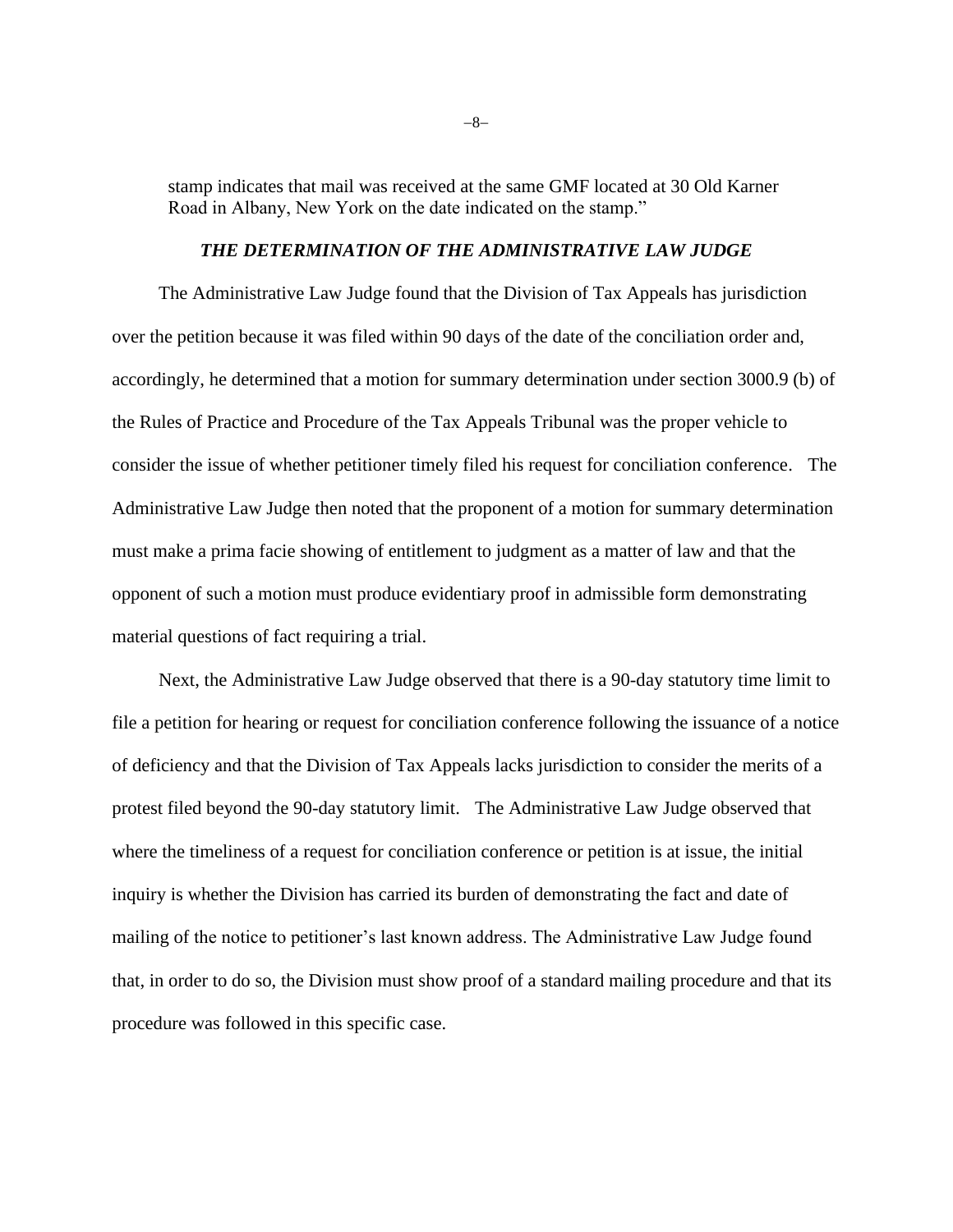The Administrative Law Judge concluded that the Division offered sufficient proof to establish that the notice was properly mailed to petitioner's last known address on November 30, 2017. The Administrative Law Judge found that the Division proved its standard mailing procedure through the affidavits submitted by Ms. Picard and Mr. Ramundo. The Administrative Law Judge also concluded that those affidavits, along with the properly completed CMR, showed that such procedure was followed in this specific case. The Administrative Law Judge determined that the presence of conflicting postmarks on the first four pages of the CMR was adequately explained through the affidavit of Mark Ruddy, a representative of the USPS in the Albany district, and did not raise a question of fact requiring a hearing. The Administrative Law Judge concluded that the statutory notice was properly mailed to petitioner's last known address; that is, the address listed on petitioner's 2016 New York income tax return. Accordingly, based on the issuance date of the notice and the filing date of the request for conciliation conference, the Administrative Law Judge found that petitioner's conference request was untimely.

The Administrative Law Judge observed that petitioner did not challenge the USPS employee's explanation for the conflicting postmarks or whether the Division properly mailed the subject notice but, rather, argued that he was not aware of the notice and that he had never received it. The Administrative Law Judge observed that the Tax Law does not require actual receipt of a properly mailed notice of deficiency of income tax and granted the Division's motion for summary determination.

−9−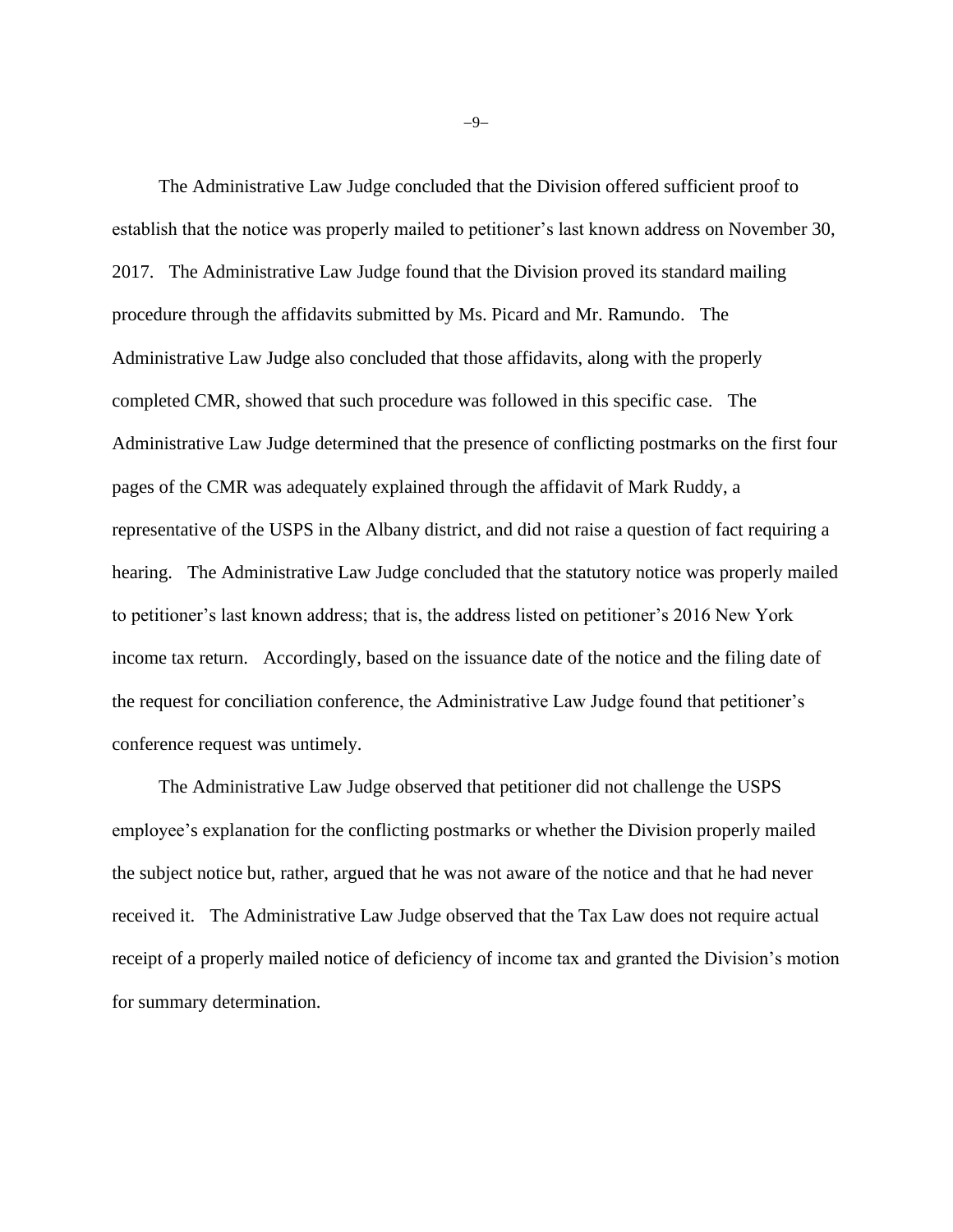#### *ARGUMENTS ON EXCEPTION*

On exception, as he did in the proceeding below, petitioner argues that he never received the notice of deficiency and that he should not be penalized for something that was not in his control. He contends that although the Division has carried its burden of demonstrating proper mailing of the notice, it has not established that the notice actually left the Albany post office or that it was delivered to his address. Petitioner asserts that the Division was unable to produce a certified mail receipt and, without one, there is no explanation as to how petitioner could have responded to the notice in a timely manner. He argues that he responded immediately after receiving a tax warrant.

The Division argues that the Administrative Law Judge correctly determined that the Division carried its burden of demonstrating proper mailing of the statutory notice by certified mail to petitioner's last known address on November 30, 2017. It contends that the CMR was properly completed and constitutes highly probative documentary evidence of both the fact and date of mailing of the statutory notice to petitioner's last known address. It argues that the affidavit of USPS employee, Mark Ruddy, clearly establishes that the entire CMR was brought to the USPS facility at 30 Old Karner Road, which is the only general mail facility in the Albany area, despite the fact that different stamps were used to stamp certain pages of the CMR. The Division argues that where, as here, a notice of deficiency of income tax has been properly mailed, the Tax Law does not require actual receipt by the taxpayer. The Division contends that petitioner has failed to come forward with any evidence beyond his assertion that he had no knowledge of the notice.

−10−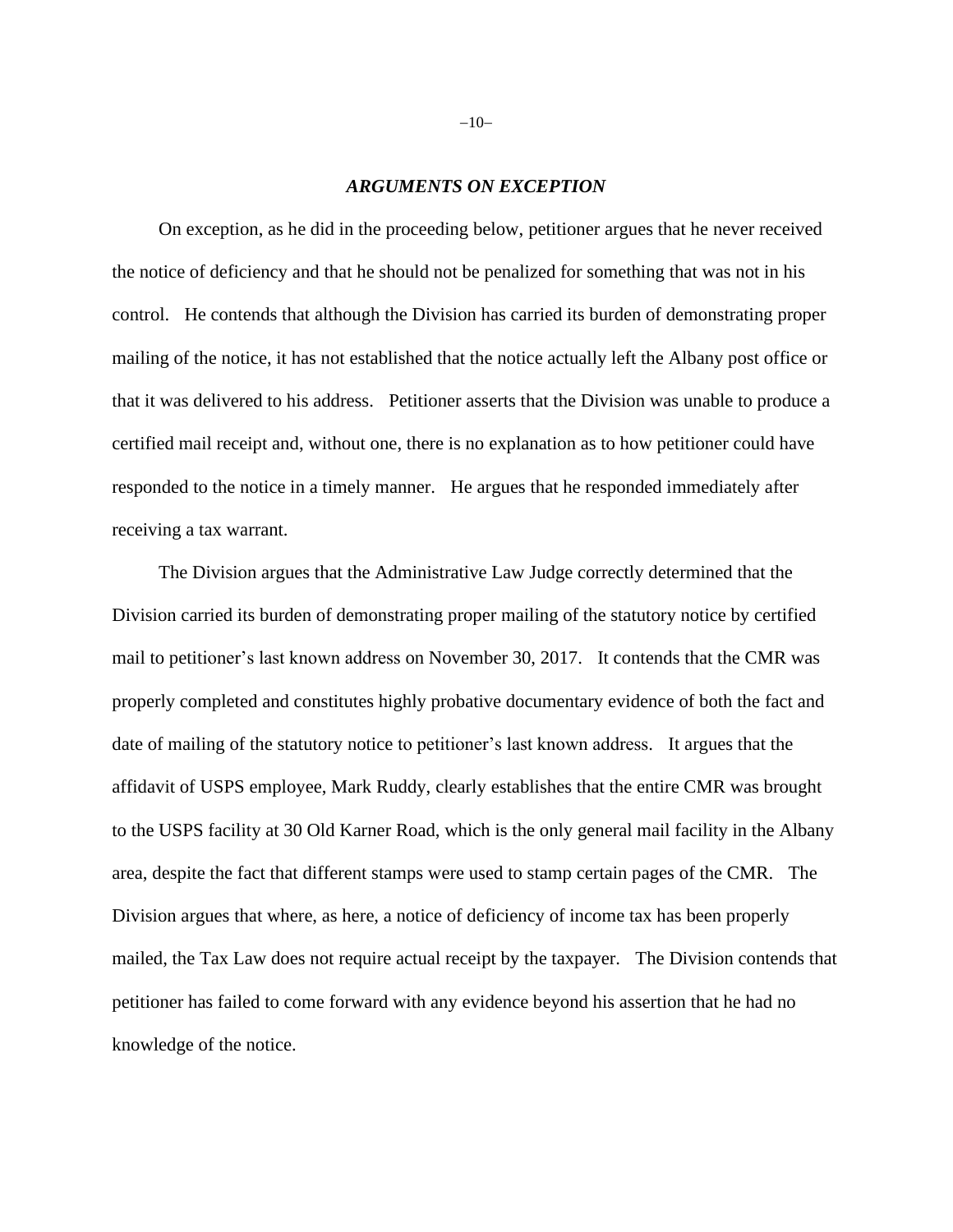#### *OPINION*

We affirm the determination of the Administrative Law Judge.

Preliminarily, we note that the petition in this matter was filed with the Division of Tax Appeals within 90 days of the issuance of the conciliation order dismissing petitioner's request for conciliation conference and, as such, we concur with the Administrative Law Judge that the Division of Tax Appeals has jurisdiction over the petition (*see* Tax Law §§ 170 [3-a] [a], [e] and 2006 [4]; *Matter of Novar TV & Air Conditioner Sales & Serv., Inc.*, Tax Appeals Tribunal, May 23, 1991). We also agree with the Administrative Law Judge that where the Division of Tax Appeals has jurisdiction over a petition, summary determination is the proper vehicle to consider the issue of whether petitioner timely filed his request for conciliation conference (*see Matter of 3410 Pons Food Corp.*, Tax Appeals Tribunal, September 7, 1995).

A motion for summary determination shall be granted "if, upon all the papers and proof submitted, the administrative law judge finds that it has been established sufficiently that no material and triable issue of fact is presented and that the administrative law judge can, therefore, as a matter of law, issue a determination in favor of any party" [\(20 NYCRR 3000.9](http://www.westlaw.com/Link/Document/FullText?findType=L&pubNum=1013028&cite=20NYADC3000.9&originatingDoc=I9898bcf6f1e611ea8c24c7be4f705cad&refType=LQ&originationContext=document&vr=3.0&rs=cblt1.0&transitionType=DocumentItem&contextData=(sc.Search)) [b] [1]). Such a motion is subject to the same provisions as a motion for summary judgment pursuant to CPLR § 3212 [\(20 NYCRR 3000.9](http://www.westlaw.com/Link/Document/FullText?findType=L&pubNum=1013028&cite=20NYADC3000.9&originatingDoc=I9898bcf6f1e611ea8c24c7be4f705cad&refType=LQ&originationContext=document&vr=3.0&rs=cblt1.0&transitionType=DocumentItem&contextData=(sc.Search)) [c]). "The proponent of a summary judgment motion must make a prima facie showing of entitlement to judgment as a matter of law, tendering sufficient evidence to eliminate any material issues of fact from the case" (*Winegrad v New York Univ. Med. Ctr.*, 64 NY2d 851, 853 [1985], citing *Zuckerman v City of New York*, 49 NY2d 557, 562 [1980]). As summary judgment is the procedural equivalent of a trial, it should be denied if there is any doubt as to the existence of a triable issue or where a material issue of fact is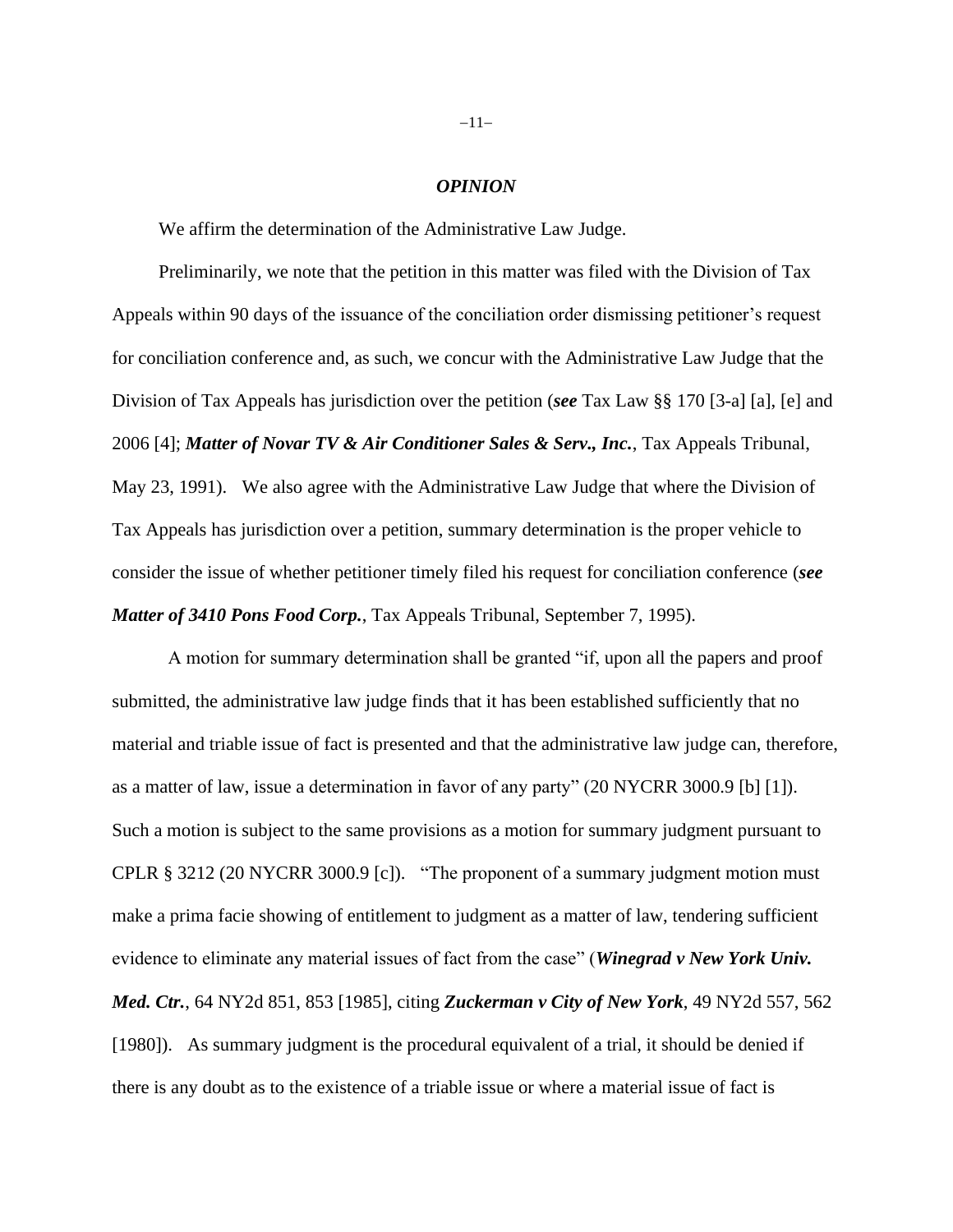arguable (*see Matter of United Water New York, Inc.*, Tax Appeals Tribunal, April 1, 2004). If material facts are in dispute, or if contrary inferences may be drawn reasonably from undisputed facts, then a full trial is warranted and the case should not be decided on a motion (*see Gerard v Inglese*, 11 AD2d 381 [2d Dept 1960]). "To defeat a motion for summary judgment, the opponent must . . . produce 'evidentiary proof in admissible form sufficient to require a trial of material questions of fact on which he rests his claim"' (*Whelan v GTE Sylvania*, 182 AD2d 446, 449 [1st Dept 1992], citing *Zuckerman v City of New York* 49 NY2d at 562).

Tax Law § 681 (a) authorizes the Division to mail a notice of deficiency by certified or registered mail to the taxpayer at his last known address, if it determines that there is a deficiency of income tax. A taxpayer may protest a notice of deficiency by filing a petition for a hearing with the Division of Tax Appeals within 90 days from the date of mailing of such notice (Tax Law § 681 [b]; 689 [b]). Alternatively, a taxpayer may contest a notice by filing a request for conciliation conference with BCMS "if the time to petition for such a hearing has not elapsed" (Tax Law § 170 [3-a] [a]). It is well established that the 90-day statutory time limit for filing either a petition or a request for conciliation conference is strictly enforced and that, accordingly, protests filed even one day late are considered untimely (*see e.g. Matter of Am. Woodcraft, Inc.* Tax Appeals Tribunal, May 15, 2003). This is because, absent a timely protest, a notice of deficiency becomes a fixed and final assessment and, consequently, the Division of Tax Appeals is without jurisdiction to consider the substantive merits of the protest (*see Matter of Lukacs*, Tax Appeals Tribunal, November 8, 2007; *Matter of Sak Smoke Shop*, Tax Appeals Tribunal, January 6, 1989).

The Administrative Law Judge correctly noted that where timeliness of the filing of a

−12−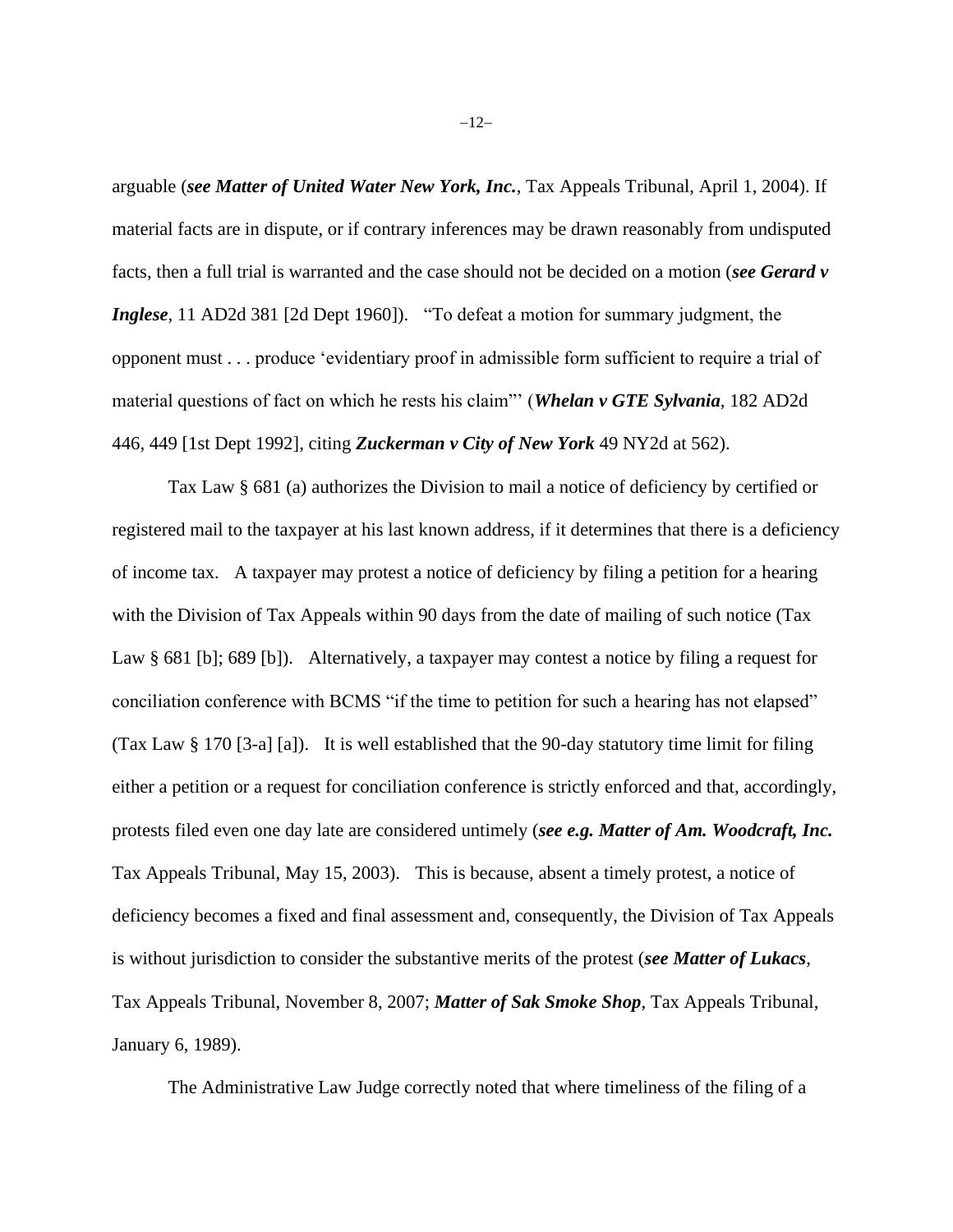protest is at issue, the initial inquiry is determining whether the Division has met its burden of showing the fact and date of mailing of the statutory notice (*see Matter of Katz*, Tax Appeals Tribunal, November 14, 1991). A statutory notice is mailed when it is delivered into the custody of the USPS (*Matter of Air Flex Custom Furniture*, Tax Appeals Tribunal, November 25, 1992). This means that the Division must show proof of its standard mailing procedure and proof that such procedure was followed in that particular instance in order to meet its burden of proving proper mailing (*see Matter of New York City Billionaires Constr. Corp.*, Tax Appeals Tribunal, October 20, 2011). As we held in *Katz*, proper mailing of the statutory notice includes the fact of mailing to the taxpayer's last known address (*id.*; *see also Matter of Novar TV & Air Conditioner Sales & Serv., Inc.*). Actual receipt of the notice is unnecessary; if it is mailed to the taxpayer's last known address, that is adequate for the purposes of the statute (*see Matter of Oberlander*, Tax Appeals Tribunal, August 24, 2020; *Matter of Olshanetskiy*, Tax Appeals Tribunal, February 28, 2019).

Here, we agree with the Administrative Law Judge's determination that the Division's proof establishes that the subject notice was mailed to petitioner's last known address on November 30, 2017. Specifically, we find that the Division has met its burden of showing its standard mailing procedure through the affidavits of Ms. Picard and Mr. Ramundo, Division employees involved in and possessing knowledge of the process of generating and issuing notices of deficiency during the period at issue. We also agree that the CMR was properly completed and, together with the proof of the Division's standard mailing procedure, constitutes highly probative evidence of both the fact and date of mailing of the subject notice (*see Matter of Chin*, Tax Appeals Tribunal, December 3, 2015; *see also Matter of Western Aries Constr.,*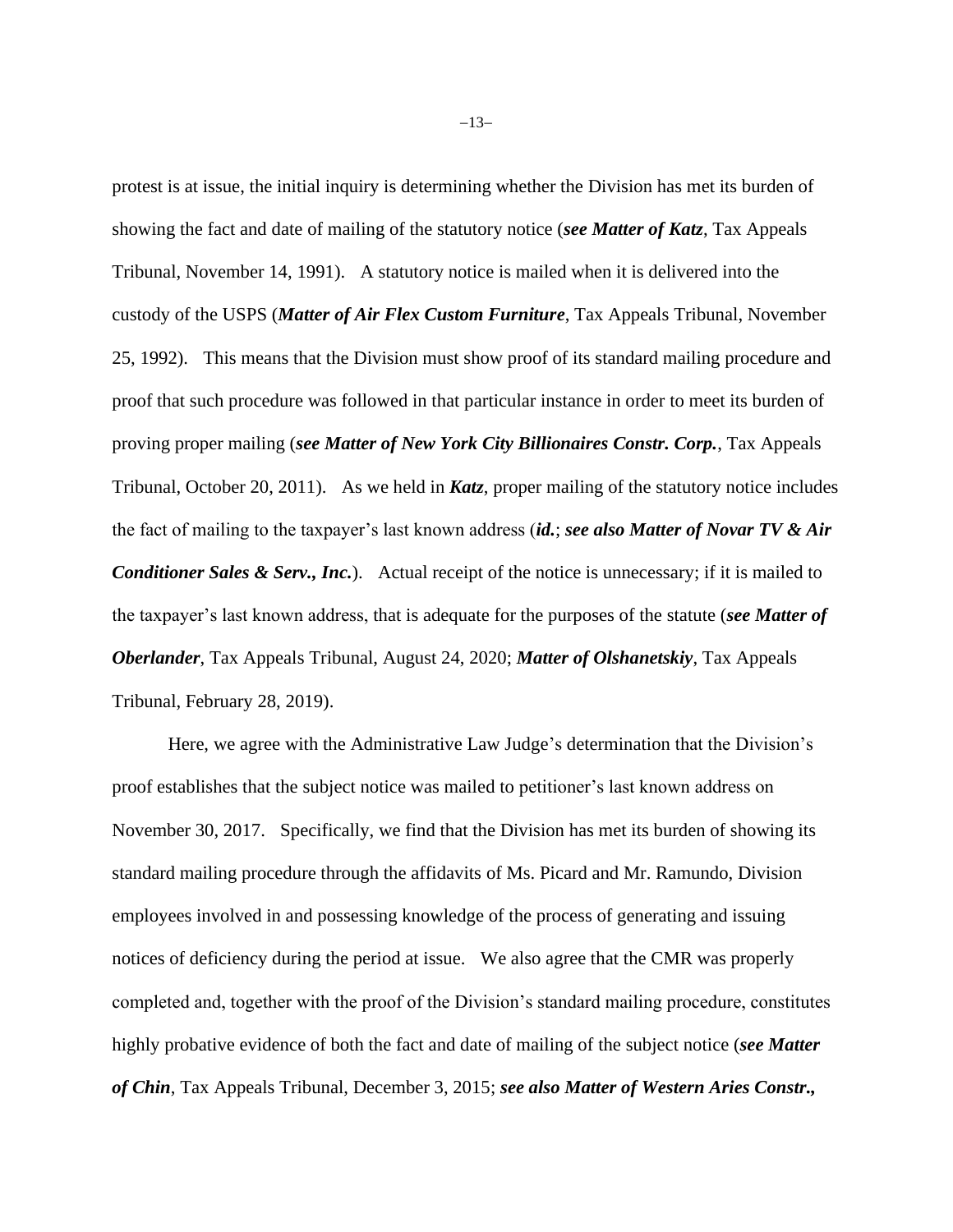*LLC*, Tax Appeals Tribunal, March 3, 2011). Specifically, as noted by the Administrative Law Judge, the CMR lists the certified mail control number and petitioner's name and his address on page 130 and all 5,034 certified articles covered by the CMR were delivered into the possession of the USPS on November 30, 2017, as evidenced by the fact that the postal employee who received the CMR and associated certified articles handwrote "5034" on that last page and initialed the page. Further, the address on the mailing cover sheet and the CMR entry is the same as the address listed on petitioner's 2016 New York resident income tax return. This satisfies the last known address requirement of the statute (*see* Tax Law § 691 [b]).

We also agree with the Administrative Law Judge's conclusion that the discrepancy in the postmarks stamped on the first four pages of the CMR (*see* finding of fact 11) has been adequately addressed and does not raise a question of fact as to whether the Division's standard mailing procedure was followed in this case. In a sworn affidavit, Mark Ruddy, Business Service Network Representative in the Albany District of the USPS, clarified that the only postal facility using the "Albany GMF 12288" and the "GMF ALBANY NY 12212" postmarks is the postal facility at 30 Old Karner Road, which is the only general mail facility in the Albany area and the facility where the Division mailed the subject notice (*see* finding of fact 16).

The Division thus properly mailed the notice at issue to petitioner on November 30, 2017 and the statutory 90-day time limit to file either a request for conciliation conference with BCMS or a petition with the Division of Tax Appeals commenced on that date (Tax Law §§ 170 [3-a] [a]; 681 [b]; 689 [b]). Petitioner's request for conciliation conference, filed on July 11, 2018, was therefore untimely and properly dismissed by BCMS. In the proceeding below, petitioner alleged, but did not substantiate, that he originally submitted his request for conciliation

−14−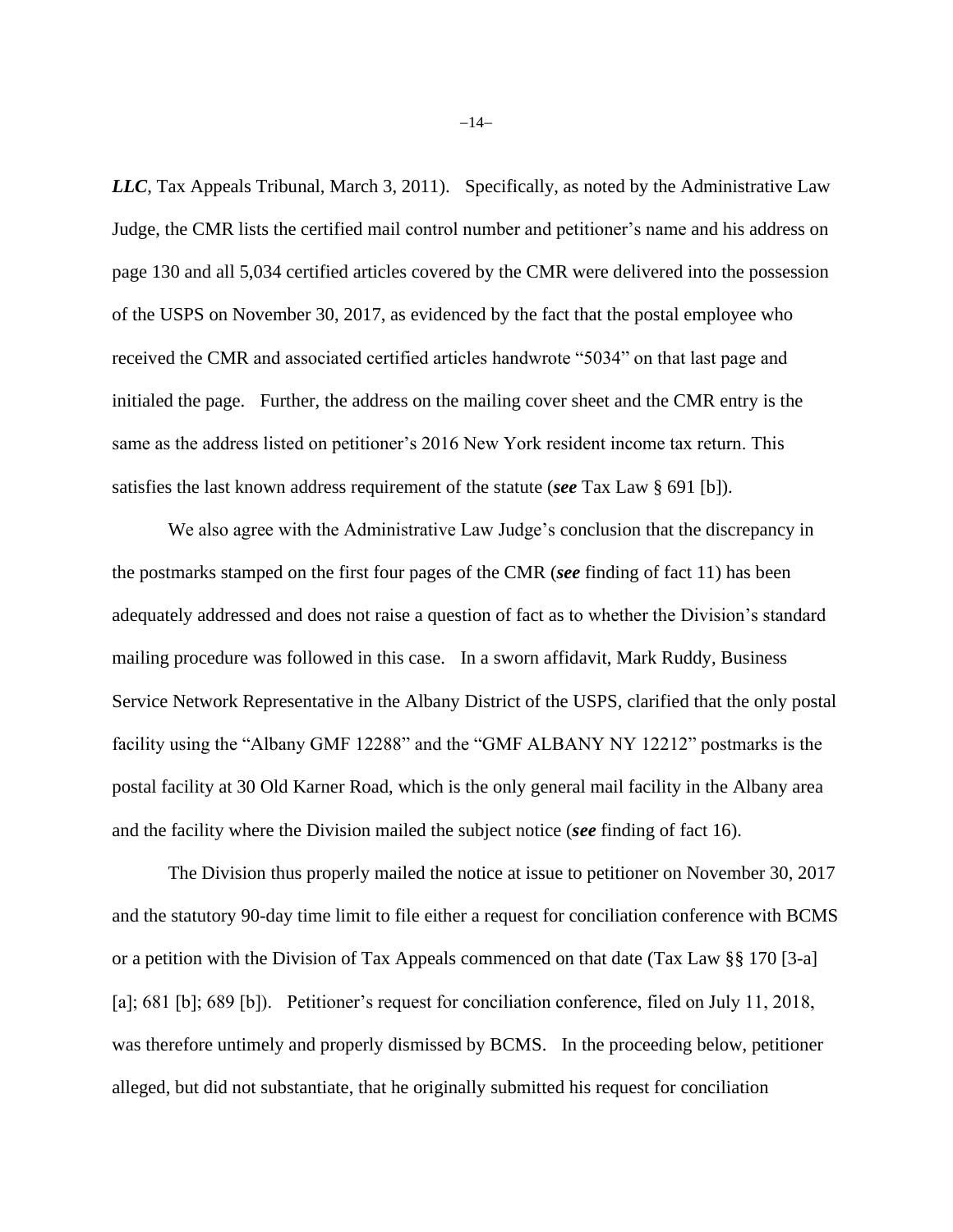conference on May 8, 2018. We note that such date is also beyond the 90-day statutory time limit for filing a request for conciliation conference or a petition with the Division of Tax Appeals.

Here, petitioner does not contest that the Division properly mailed the notice to his address; rather, he merely asserts that he did not receive it and should not be penalized for something that was not in his control. He argues that the Division has not established that the notice ever left the Albany post office or that it was delivered to his address. We have considered this argument; however, we must reject it because where, as here, a notice of deficiency of income tax has been properly mailed, actual receipt by the taxpayer is not required. Indeed, this Tribunal has found that a properly mailed notice of deficiency is "valid and sufficient whether or not actually received" (*Matter of Malpica*, Tax Appeals Tribunal, July 19, 1990; *see also Matter of Rakusin*, Tax Appeals Tribunal, July 26, 2001; *Matter of Carotenuto*, Tax Appeals Tribunal, March 17, 2016). "[T]he statute [thus] places the risk of nondelivery on the taxpayer" (*Matter of Malpica)*. Thus, petitioner's failure to receive the subject notice is "immaterial" (*Matter of Kenning v Department of Taxation & Fin.*, 72 Misc 2d 929, 930 [Sup Ct Albany Cty 1972], *affd* 43 AD2d 815 [3rd Dept 1973], *appeal dismissed* 34 NY2d 667  $[1974]$ .

Accordingly, it is ORDERED, ADJUDGED and DECREED that:

- 1. The exception of Frank O. Zimmermann is denied;
- 2. The determination of the Administrative Law Judge is affirmed;
- 3. The petition of Frank O. Zimmermann is denied; and
- 4. The conciliation order dismissing request, dated August 3, 2018, is sustained.